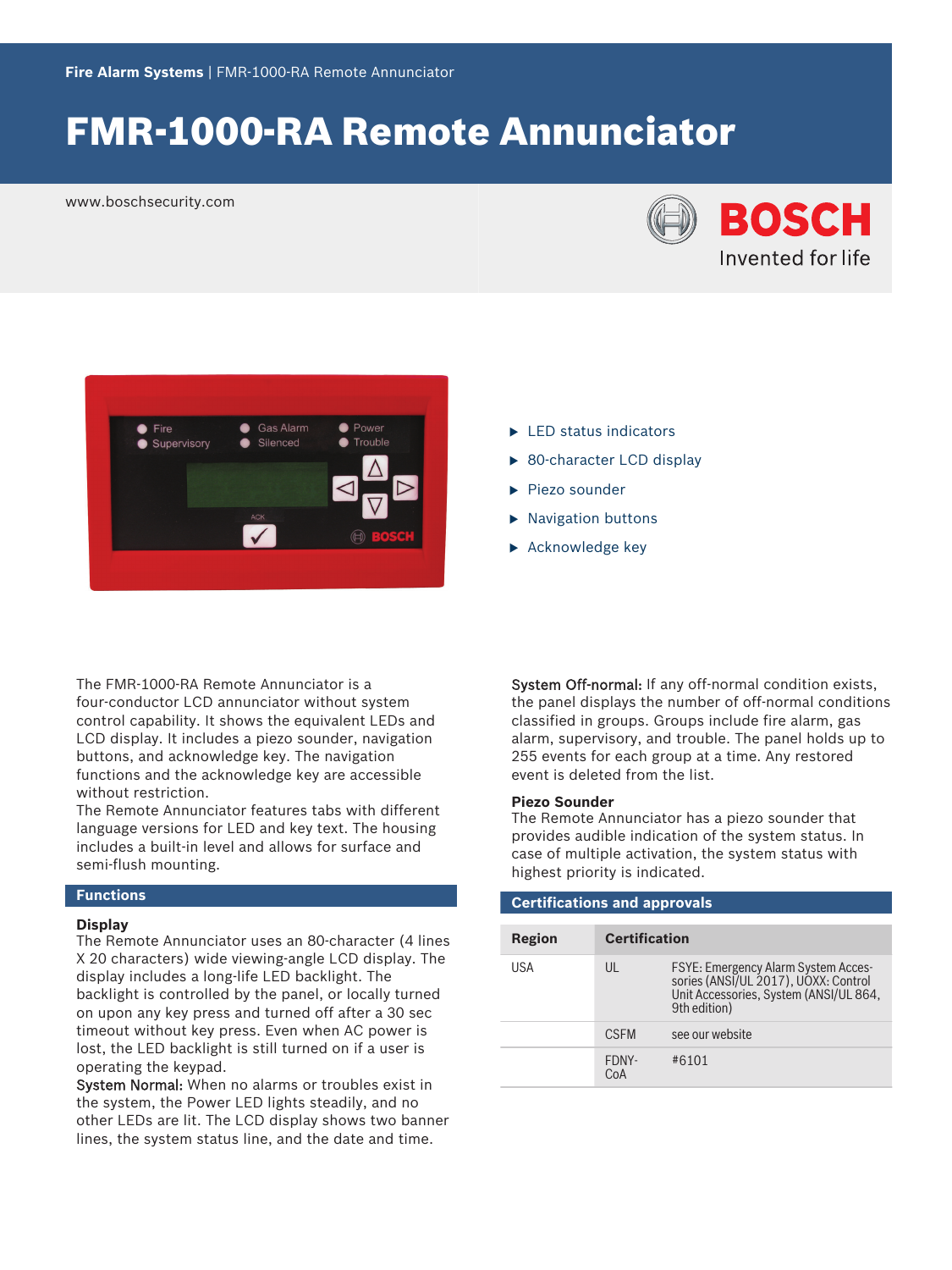### **Installation/configuration notes**

#### **Mounting Considerations**

The Remote Annunciator can be surface mounted in the supplied back box or flush mounted using a 3‑gang electrical box.

#### **Notice**  $\mathbf i$

The annunciator should be mounted no higher than shoulder height of the shortest person operating the system.

#### **Wiring Considerations**

Use four conductor, 18 AWG (ISO 0.75 mm<sup>2</sup>) or larger wire to connect the Remote Annunciator to the Option Bus of the FACP. The total length of wire connected to the Option Bus terminals must not exceed 4000 ft (1219 m), regardless of the wire gauge used. For detailed wire length calculations, see the *FPA‑1000 Installation and Operation Guide.*

#### **Parts included**

| Quant. | Component |
|--------|-----------|
|--------|-----------|

- 1 Remote annunciator in back box with cover frame
	- Tabs with different language versions for LED and key text
- 1 Hardware pack
- 1 Literature Installation and Operation Guide

### **Technical specifications**

#### **Electrical**

| Voltage (operating):          | 12 VDC or 24 VDC nominal                                      |  |
|-------------------------------|---------------------------------------------------------------|--|
| Current consumption at 12 VDC |                                                               |  |
| Alarm:                        | 150 mA maximum (with annunciator lit and<br>piezo sounder on) |  |
| Stand-by:                     | 25 mA maximum (only Power LED on)                             |  |

#### Current consumption at 24 VDC

| Alarm:    | 120 mA maximum (with annunciator lit and<br>piezo sounder on) |
|-----------|---------------------------------------------------------------|
| Stand-by: | 30 mA maximum (only Power LED on)                             |

#### **Environmental**

| Fnvironment:              | Indoor, dry                                                                |
|---------------------------|----------------------------------------------------------------------------|
| Environment Friendly:     | RoHS compliant                                                             |
| <b>Protection Class:</b>  | IP 30 (per IEC 605029)                                                     |
| <b>Relative Humidity:</b> | Up to 95%, non-condensing                                                  |
| Temperature (operating):  | +32°F to +120°F (0°C to +49°C)                                             |
| Temperature (storage):    | $-4^{\circ}$ F to +140 $^{\circ}$ F ( $-20^{\circ}$ C to +60 $^{\circ}$ C) |

#### **Mechanical**

| <b>Operating and Display Elements</b> |                                                                                                               |  |
|---------------------------------------|---------------------------------------------------------------------------------------------------------------|--|
| ICD:                                  | 4-line x 20-character display, backlit                                                                        |  |
| LED <sub>s:</sub>                     | Six: Fire Alarm (red); Gas Alarm (blue);<br>Power (green); Supervisory, Silenced,<br>and Trouble (3 x yellow) |  |
| Keys:                                 | Acknowledge key, 4 navigation keys                                                                            |  |
| Sounder:                              | Built-in piezo sounder                                                                                        |  |
| <b>Housing</b>                        |                                                                                                               |  |
| Material:                             | ABS-FR                                                                                                        |  |
| Color:                                | Red                                                                                                           |  |
| Dimensions $(W \times H \times D)$    |                                                                                                               |  |
| Back box:<br>$\bullet$                | 7.40 in x 4.41 in x 1.89 in. (188 mm x<br>112 mm x 48 mm)                                                     |  |
| Cover frame:                          | 7.40 in x 4.41 in x 2.40 in. (188 mm x<br>112 mm x 61 mm)                                                     |  |
| Weight:                               | $15.2$ oz $(430 g)$                                                                                           |  |
| Wiring                                |                                                                                                               |  |
| Cable Entries:                        | 3 knockouts for 1/2 in, diameter conduit<br>connectors on back, bottom and top side                           |  |
| Connections:                          | 4 terminals                                                                                                   |  |
| Wre Gauge:                            | 12 AWG to 18 AWG (ISO 0.75 mm <sup>2</sup> to<br>4 mm <sup>2</sup> )                                          |  |
| Wire Type:                            | Non-shielded, four conductor wire                                                                             |  |
|                                       |                                                                                                               |  |

#### **Ordering information**

#### **FMR‑1000‑RA Remote Annunciator**

LCD annunciator without system control capability for use with the FPA‑1000 Analog Addressable Fire Panels Order number **FMR-1000-RA**